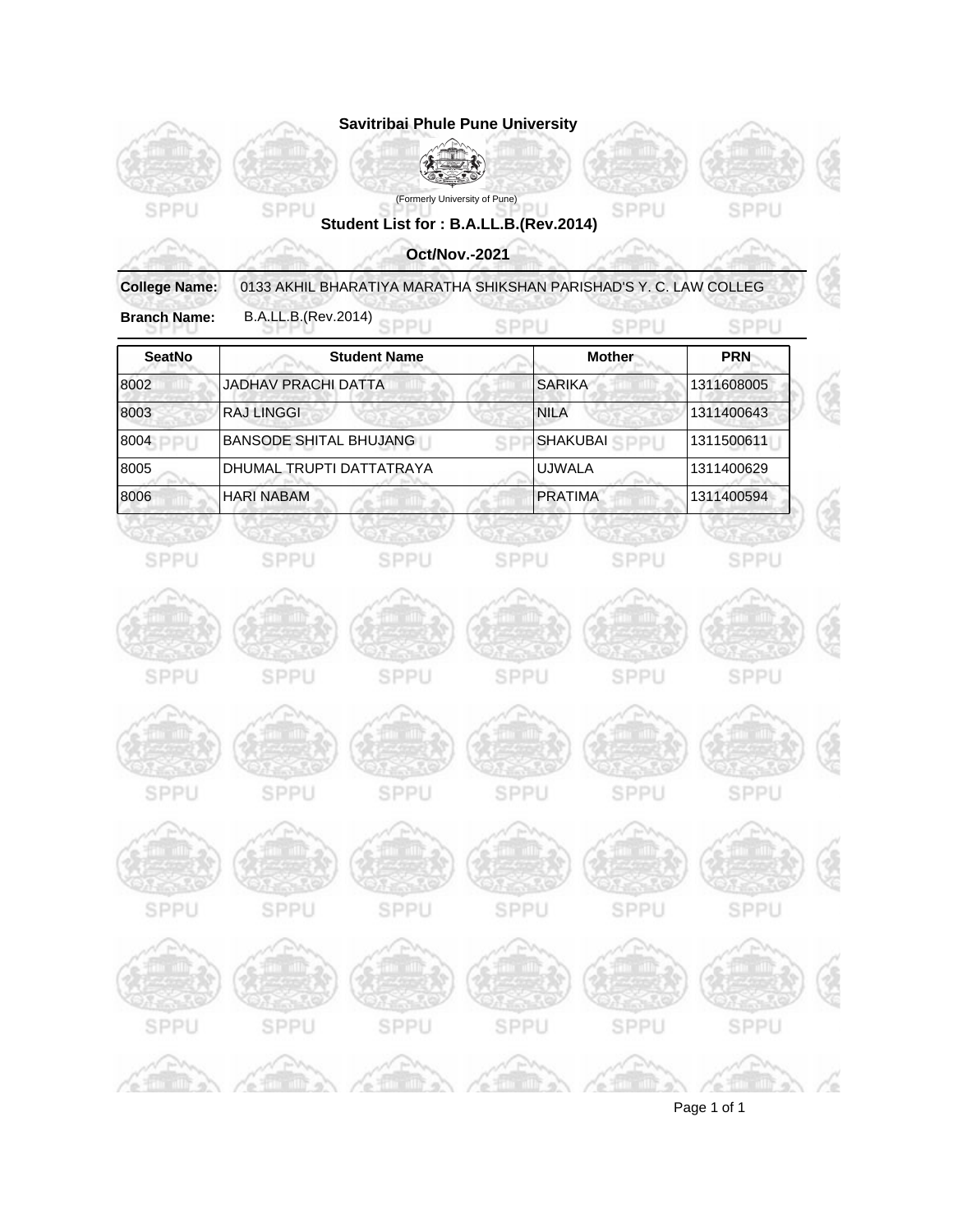

Examination Session 2021 Marks Inward System for Colleges

| 3/8/2022            |                                                                                         | 1 of 1                 |
|---------------------|-----------------------------------------------------------------------------------------|------------------------|
| <b>College Name</b> | CLWP010320 - AKHIL BHARATIYA MARATHA SHIKSHAN PARISHAD'S<br>Y. C. LAW COLLEGE           |                        |
| <b>Pattern Name</b> | 13114 - B.A.LL.B.<br><b>Batch No</b>                                                    | 202110064045           |
| <b>Subject Name</b> | 1004&1005 - PRACT.TRAIN.PAPER I-<br>Exam<br>3/10 (Viva) 32/90 (Internal)<br><b>Type</b> | PRACTICAL OUT OF<br>10 |
| <b>Teacher Name</b> | Wanare Manojkumar Mahavir (Mob. No.: 9765763212) - Internal Examiner                    |                        |

## THIS IS PREVIEW / DRAFT COPY. THIS IS NOT FINAL. PLEASE CLICK ON CONFIRM BUTTON AND THEN DOWNLOAD FINAL COPY. IF YOU DIDN'T CLICK ON CONFIRM BUTTON , MARKS ENTERED WILL NOT BE ACCEPTED

| <b>Total Students</b> | <b>Present Students</b> | <b>Absent Students</b> | Not Applicable       | <b>Detained</b>  |               |
|-----------------------|-------------------------|------------------------|----------------------|------------------|---------------|
| 4                     | $\overline{\mathbf{3}}$ | $\overline{0}$         | $\boldsymbol{0}$     | $\boldsymbol{0}$ |               |
| Seat No Marks/Grade   |                         |                        |                      |                  |               |
| 8002                  |                         |                        |                      |                  |               |
| 8003<br>$\sqrt{5}$    |                         |                        |                      |                  |               |
| 8005<br>$\mathbf 5$   |                         |                        |                      |                  |               |
| 8006<br>$\,6$         |                         |                        |                      |                  |               |
|                       |                         |                        |                      |                  |               |
|                       |                         |                        | $\mathcal{C}$        |                  |               |
|                       |                         |                        |                      |                  |               |
|                       |                         | R                      |                      |                  |               |
|                       |                         |                        |                      |                  |               |
|                       |                         |                        |                      |                  |               |
|                       |                         |                        |                      |                  |               |
|                       |                         |                        |                      |                  |               |
|                       |                         |                        | $\mathcal{E}$        |                  | $\beta$       |
|                       |                         |                        |                      |                  |               |
|                       |                         |                        |                      |                  |               |
| R                     |                         | R                      |                      | R                |               |
|                       |                         |                        |                      |                  |               |
|                       |                         |                        |                      |                  |               |
|                       |                         |                        |                      |                  |               |
|                       |                         |                        |                      |                  |               |
|                       | $\sqrt{2}$              |                        | $\overrightarrow{C}$ |                  | $\mathcal{E}$ |
|                       |                         | S                      |                      |                  |               |
| R                     |                         | <b>Pr</b><br>R         |                      |                  |               |
|                       |                         |                        |                      |                  |               |
|                       |                         |                        |                      |                  |               |
|                       |                         |                        |                      |                  |               |